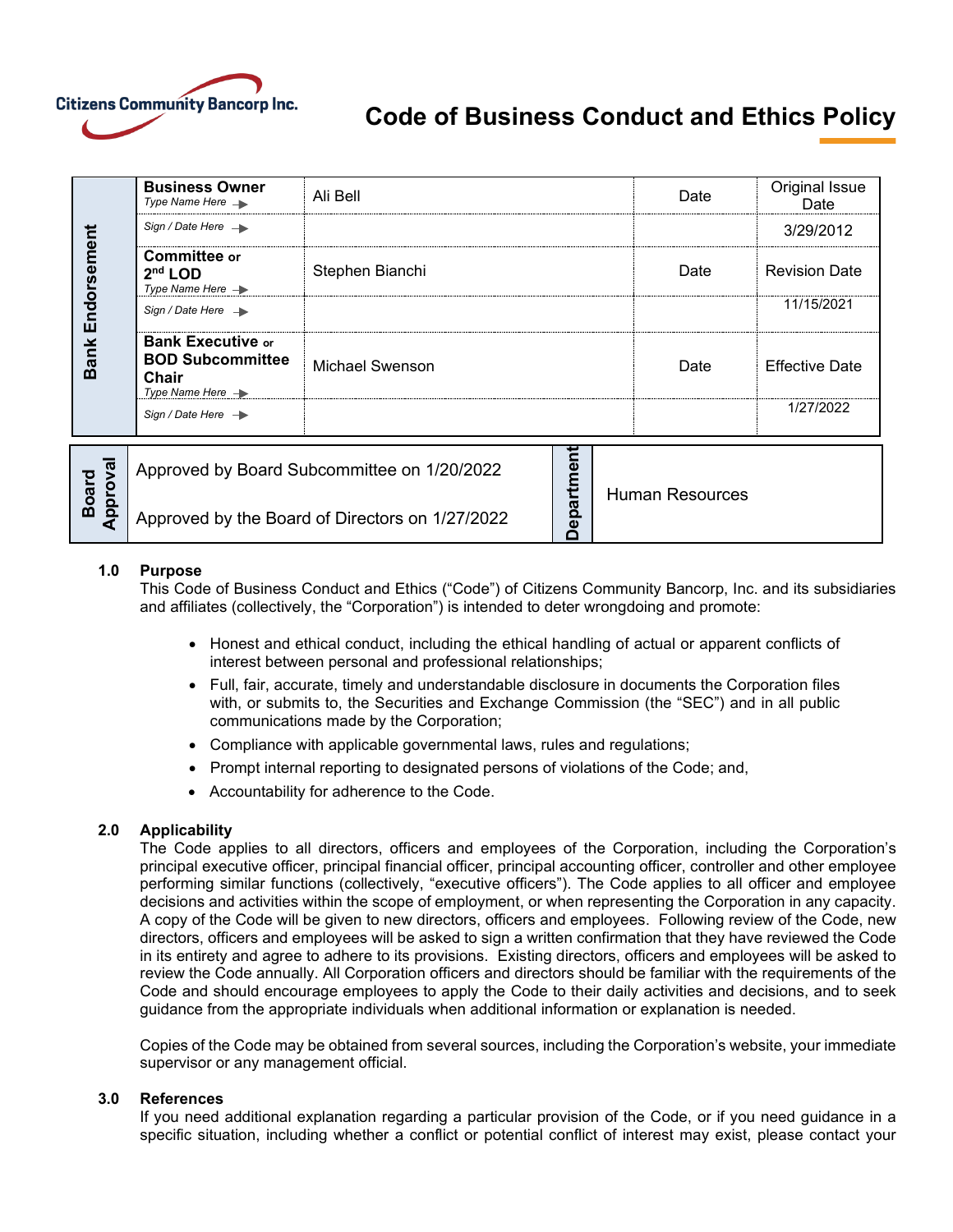immediate supervisor. If you are uncomfortable speaking to your immediate supervisor, or if you require additional guidance after having consulted with your supervisor, you are encouraged to contact one of the following individuals:

Chief Financial Officer SVP, Human Resources 2174 Eastridge Center 2174 Eastridge Center Eau Claire, Wisconsin 54701 Office: (715) 836-9994 ext. 11019 Office: (715) 836-9994 ext. 11040<br>E-mail: jbroucek@ccf.us<br>E-mail: brichartz@ccf.us E-mail[: jbroucek@ccf.us](mailto:jbroucek@ccf.us)

## **4.0 Policy Statements**

One of the most valued assets of the Corporation is its reputation for integrity as determined by the personal conduct of its directors, officers, and employees, and how that conduct may be perceived by the public. The ethical management of both personal and business affairs is most important to all directors, officers, and employees in order to avoid situations that might lead to a conflict, or even appearance of a conflict, between personal interest and responsibility to the Corporation. Your position should never be used directly or indirectly for private gain, for advancement of personal interests, or to obtain favors or benefits for oneself, family members, friends, customers, or suppliers.

The following is a statement of policy regarding standards of conduct expected from directors, officers and employees of the Corporation.

#### 4.1 **Conflicts of Interest**

A conflict of interest occurs when an individual's private interest (or the interest of a member of their family) interferes, or even appears to interfere, with the interests of the Corporation as a whole. A conflict of interest can arise when a director, officer, or employee (or a member of their family) takes actions or has interests that may make it difficult to perform their work for the Corporation objectively and effectively. Conflicts of interest also arise when a director, officer, or employee (or a member of their family) receives improper personal benefits as a result of their position in the Corporation.

Whether or not a conflict of interest exists or will exist can be unclear. Persons other than directors and executive officers who have questions about a potential conflict of interest or who become aware of an actual or potential conflict should discuss the matter with and seek a determination and prior authorization or approval from, their supervisor, the Chief Financial Officer, or the Senior Vice President of Human Resources. No person may authorize or approve conflict of interest matters or make determinations as to whether a problematic conflict of interest exists without first providing the Chief Executive Officer with a written description of the activity and seeking the Chief Executive Officer's written approval. If the supervisor is involved in the potential or actual conflict, the matter should instead be discussed directly with the Chief Executive Officer.

Directors and executive officers must seek determinations and prior authorizations or approvals of potential conflicts of interest exclusively from the Audit Committee.

#### 4.2 **Confidential and Insider Information**

Confidentiality is a fundamental principle of the financial services business. In the course of performing your duties, you may develop or acquire confidential information. Confidential information includes all nonpublic information that provides advantage to the Corporation, might be of use to competitors, or if improperly disclosed might be harmful to the Corporation or its customers. Confidential information, in any form, obtained through business or personal contacts with customers, prospective customers, suppliers, or other employees shall be used solely for the Corporation's purposes. Information reflecting favorably or adversely upon the current or future value of any business enterprise should not be used in any manner for personal gain or for advantage to a third party. This confidential information must not be used for one's own purposes or gain, revealed to unauthorized persons or discussed with others within the Corporation unless their job duties require this information. The use of confidential information submitted to us through any source about one customer to further the private interests of another customer is unethical and may be illegal.

Some specific examples of confidential information include:

• The identity of customers and potential customers and their personal, business, account and financial information;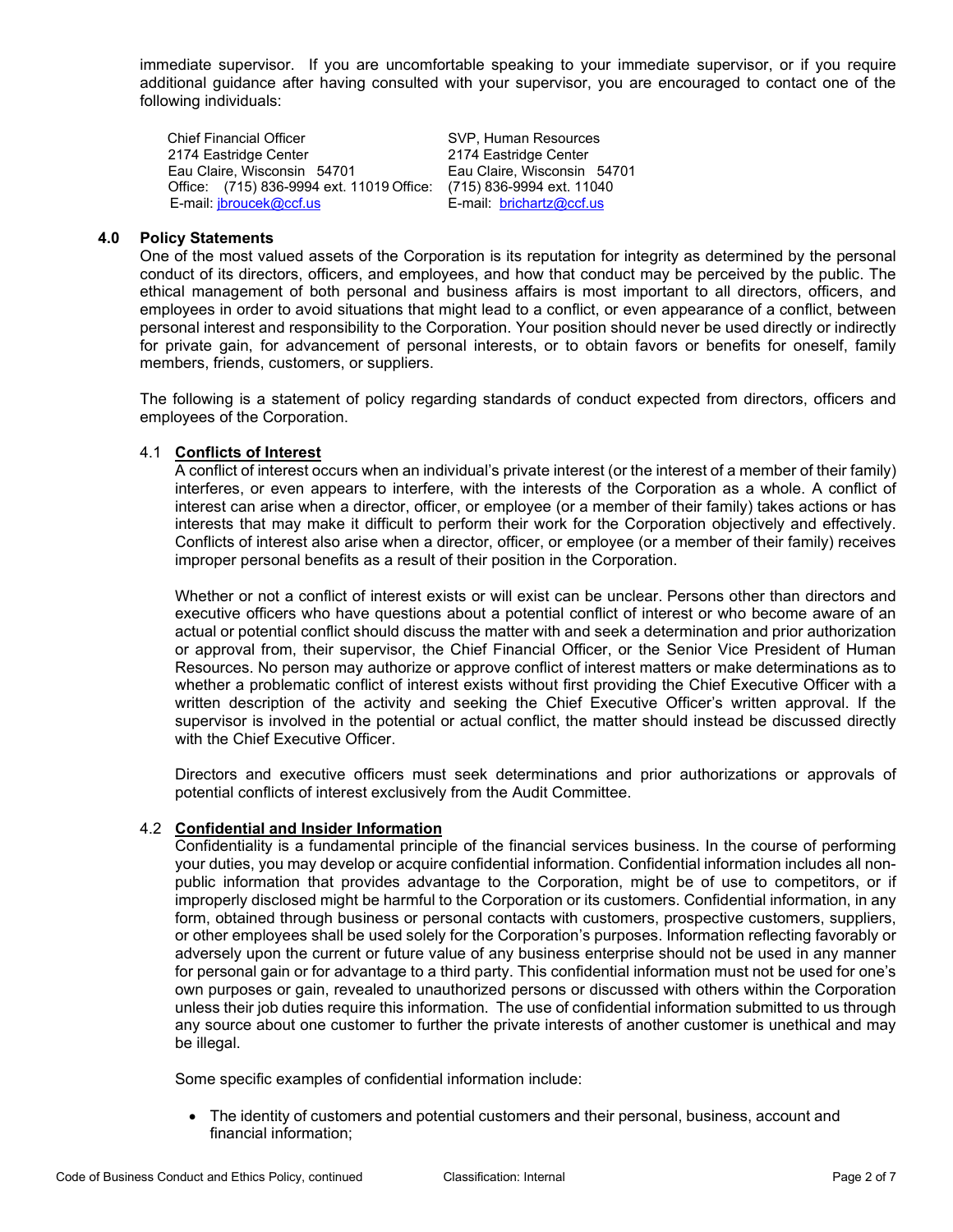- Non-public business and financial information of the Corporation;
- Personal information regarding any employee of the Corporation;
- Personal or non-public business information regarding any supplier, vendor or agent of the Corporation;
- Information related to, including the identity of, potential candidates for mergers and acquisitions;
- Information regarding the Corporation's sales or marketing strategies, plans or proposals;
- Information related to computer software programs, whether proprietary or standard;
- Information related to documentation systems, information databases, customized hardware or other information systems and technological developments;
- Manuals, processes, policies, procedures, compositions, opinion letters, ideas, innovations, inventions, formulas and other proprietary information belonging to the Corporation or related to the Corporation's activities;
- Security information, including without limitation, policies and procedures, passwords, personal identification numbers (PINs) and electronic access keys;
- Communications by, to and from regulatory agencies; and,
- Certain communications with or from attorneys for the Corporation, whether internal or external.

This protection regarding confidential information does not preclude releasing certain customer information when authorized by the customer or to the government when appropriate. Disclosure of confidential information to attorneys, accountants and other professionals working on behalf of the Corporation, as well as regulatory examiners, may also be appropriate.

# 4.3 **Insider Trading Policy**

The federal securities laws prohibit any director, officer or employee of the Corporation from purchasing or selling company securities on the basis of material nonpublic information concerning the Corporation or from disclosing material nonpublic information concerning the Corporation or third parties, or from disclosing material nonpublic information to others who might trade on the bases of that information. Refer to the Corporation's Insider Trading Policy for additional information.

## 4.4 **Gifts and Fees**

It is illegal for anyone to offer or promise anything of value to an employee, officer, director, or agent of a financial institution with the intent to influence or reward the person in connection with any business or transaction of the financial institution. It is also illegal for an employee, officer, director or agent of a financial institution to solicit or accept anything of value from any person intending to be influenced or rewarded in connection with any business or transaction of the financial institution.

No director, officer or employee of the Corporation shall accept anything of value from a customer of the Corporation or a vendor to the Corporation other than the following:

- 1. Gifts based on a family relationship or gifts of a reasonable value based on a personal relationship where that relationship is the obvious motivating factor for the gift;
- 2. Advertising or promotional material with a value of less than \$100;
- 3. Gifts with a value of less than \$25 related to commonly recognized events such as a promotion, religious holiday, wedding or retirement;
- 4. Acceptance of customary hospitality (business luncheons, dinners, golf outings, ball games, etc.) where it is directly related to Corporation activities and provided that the expense would be paid for by the Corporation if not paid for by another party. Any entertainment beyond that scope or of a frequent nature (more than twice a year by the same party) must be pre-authorized by the Chief Executive Officer;
- 5. Discounts or rebates on merchandise or services that do not exceed those available to other customers of the merchant; or
- 6. Awards for recognition of service or accomplishment from civic, charitable, educational or religious organizations.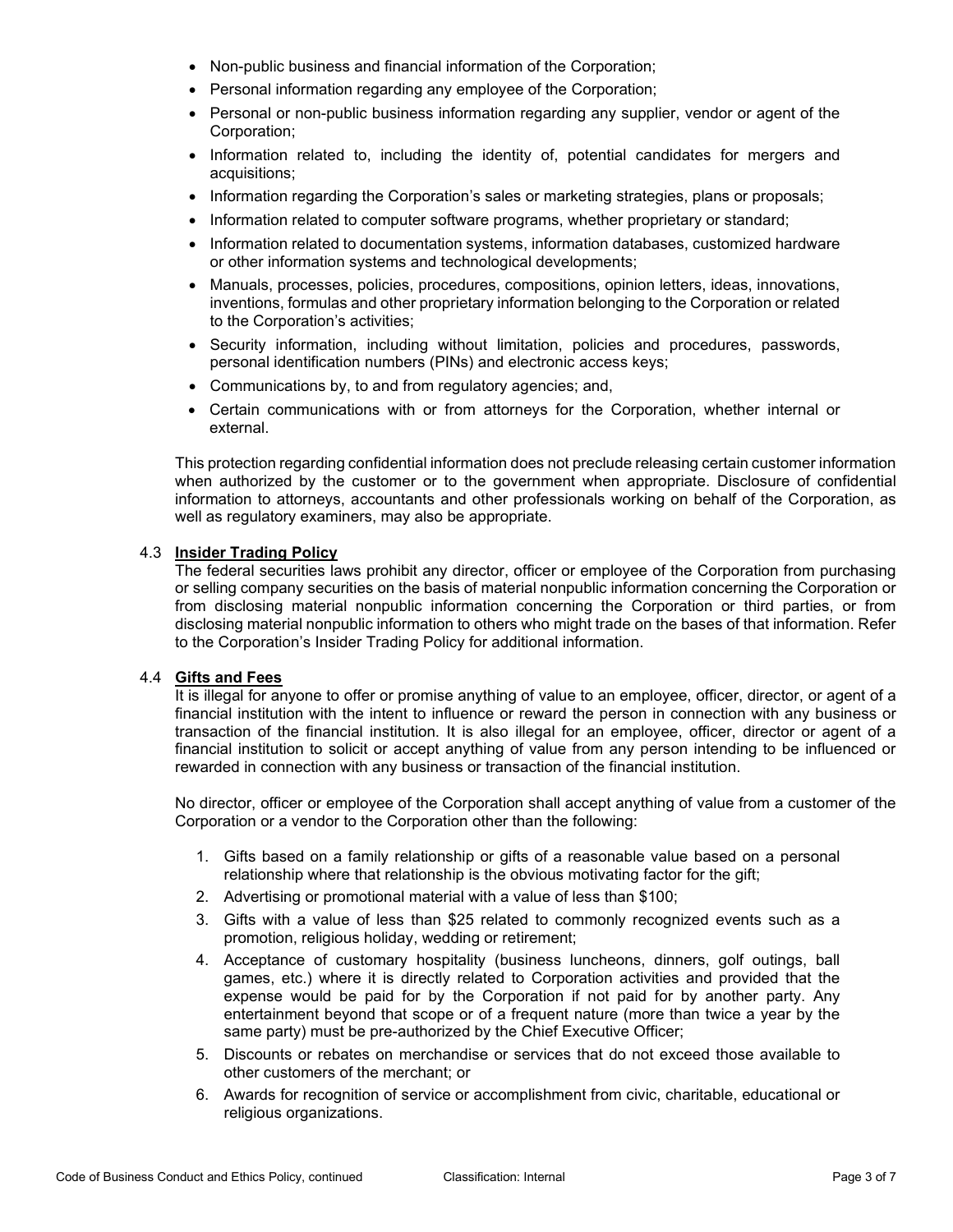If a director, officer or employee receives or anticipates receiving a benefit from a Corporate customer or vendor and is unsure whether acceptance of the gift is in compliance with this policy, a written disclosure should be made to the Chief Executive Officer. The Board of Directors may approve the acceptance of the benefit if the acceptance is otherwise consistent with this policy.

Directors, officers, employees and their immediate families should never borrow personally from customers or suppliers unless these entities are engaged directly in the lending business, and then only under normal conditions with respect to interest rates, terms, security, and repayment programs that are available to any borrower.

# 4.5 **Payments to Government Personnel**

The U.S. Foreign Corrupt Practices Act prohibits giving anything of value, directly or indirectly, to officials of foreign governments or foreign political candidates in order to obtain or retain business. It is strictly prohibited to make illegal payments to government officials of any country.

In addition, the U.S. government has a number of laws and regulations regarding business gratuities which may be accepted by U.S. government personnel. The promise offer or delivery to an official or employee of the U.S. government of a gift, favor, or other gratuity in violation of these rules would not only violate Corporation policy but could also be a criminal offense. State and local governments, as well as foreign governments, may have similar rules.

# 4.6 **Outside Activities**

Outside activities that might constitute a conflict of interest or interfere with performance, or compromise a director's, officer's or employee's position, are to be avoided. Employee activities such as full-time outside employment; the rendering of investment, legal or accounting services; membership on corporate boards of directors; seeking of an elective political position; or appointment to government bodies should be reviewed and approved by the Chief Executive Officer prior to such undertakings. As in the past, we continue to encourage active participation on the part of directors, officers and employees in service clubs and organizations fostering the betterment of the community, and the active use of various social memberships in maintaining a proper image of our organization within the community.

## 4.7 **Protection and Proper Use of Corporation Assets**

All directors, officers and employees should protect the Corporation's assets and ensure their efficient use. Theft, carelessness and waste have a direct impact on the Corporation's profitability and are prohibited. All Corporation assets should be used only for legitimate business purposes, though incidental personal use may be permitted. Any suspected incident of fraud or theft should be reported for investigation immediately.

The obligation to protect Corporation assets includes the Corporation's confidential or proprietary information. Proprietary information includes intellectual property such as trade secrets, patents, trademarks, and copyrights, as well as business and marketing plans, engineering and manufacturing ideas, designs, databases, records and any non-public financial data or reports. Unauthorized use or distribution of this information is prohibited and could also be illegal and result in civil or criminal penalties.

## 4.8 **Corporate Opportunities**

All directors, officers and employees owe a duty to the Corporation to advance its interests when the opportunity arises. Directors, officers, and employees are prohibited from taking for themselves personally (or for the benefit of friends or family members) opportunities that are discovered through the use of Corporation assets, property, information or position. Directors, officers, and employees may not use Corporation assets, property, information or position for personal gain (including gain of friends or family members). In addition, no director, officer, or employee may compete with the Corporation.

## 4.9 **Fair Dealing**

Each director, officer and employee must deal fairly with the Corporation's customers, suppliers, partners, service providers, competitors, employees, and anyone else with whom they have had contact while performing their job. No director, officer or employee may take unfair advantage of anyone through manipulation, concealment, abuse or privileged information, misrepresentation of facts or any other unfair dealing practice.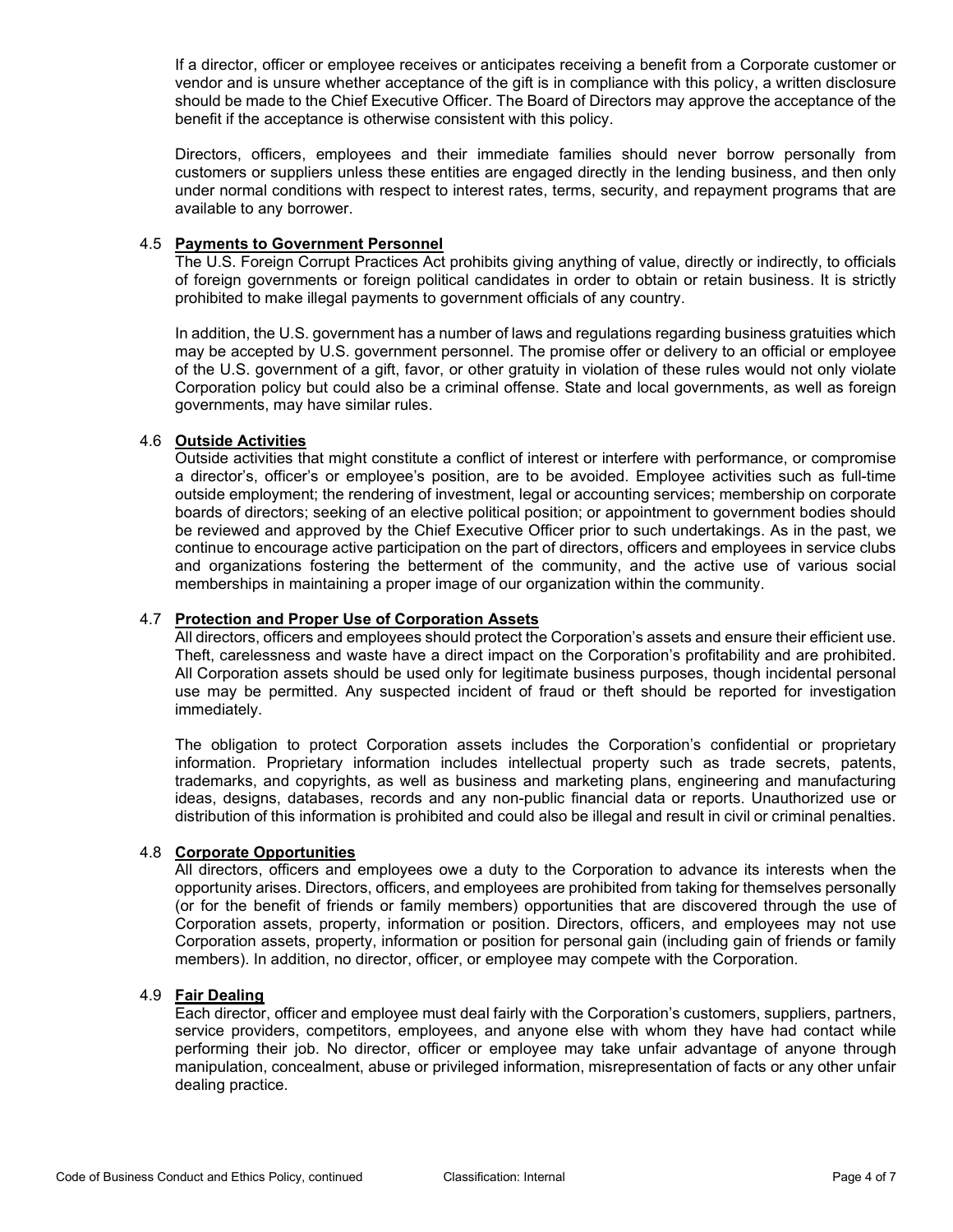## 4.10 **Fiduciary Appointments and Beneficiary or Legacy under a Will or Trust**

No employee or member of an employee's family may act in any fiduciary capacity under a will, trust or other instrument of a customer of the Corporation unless prior approval has been obtained from the Chief Executive Officer and after consultation with legal counsel and the employee turns over to the Corporation any commission or fees received. This does not apply to a will, trust or other instrument established by a member of the employee's family.

In all estate or trust matters involving employees where the Corporation is a fiduciary, the Chief Executive Officer must be consulted in advance in order to ensure compliance with applicable laws and regulations.

An employee may never demand, request or solicit any benefit under a will or trust instrument of a customer of the Corporation. Employees must report to their supervisor, the Chief Financial Officer, or the Senior Vice President of Human Resources any gift of a beneficial interest or legacy under wills or trusts of customers of the Corporation, unless the customer is a member of the employee's family.

In all above situations 'family' means parent, spouses, children, or siblings.

## 4.11 **Compliance with Laws, Rules and Regulations**

All directors, officers and employees of the Corporation are required to comply with the requirements of this Code, all policies of the Corporation and applicable laws, rules and regulations. Directors, officers and employees must also comply with the procedures implementing and effectuating the Corporation's policies. Failure to comply with the Corporation's policies and procedures may result in disciplinary action including, in severe situations, immediate termination of employment.

## 4.12 **Disclosure and Accounting Practices**

The Corporation's periodic reports and other documents filed with the SEC, including all financial statements and other financial information, must comply with applicable federal securities laws and SEC rules. The Corporation's policies are intended to promote full, fair, accurate, timely and understandable disclosure in reports and documents filed with or submitted to the SEC and in the Corporation's public statements.

Each director, officer and employee who contributes in any way to the preparation or verification of the Corporation's financial statements and other financial information must ensure that the Corporation's books, records and accounts are accurately maintained and fairly reflect in reasonable detail the financial condition and results of operations of the Corporation, including observing and complying with generally accepted accounting principles and the system of disclosure controls and procedures and its internal control over financial reporting established by the Corporation. Each director, officer and employee must cooperate fully with the Corporation's accounting and internal audit departments, as well as the Corporation's independent public accountants and counsel.

Each director, officer and employee who is involved in the Corporation's disclosure process must:

- 1. Be familiar with and comply with the Corporation's disclosure controls and procedures and its internal control over financial reporting; and
- 2. Take all necessary steps to ensure that all filings with the SEC and all other public communications about the financial and business condition of the Corporation provide full, fair, accurate, timely and understandable disclosure.

In furtherance of these requirements, each officer and employee must practice the following:

- 1. No false, misleading or artificial entries shall be made on corporate books, records and reports for any reason.
- 2. No undisclosed or unrecorded corporate funds or assets shall be established for any purpose.
- 3. No payments from corporate funds or other assets shall be approved or be made with the intention or understanding that any part of such payment will be used for any purpose other than that described by the documents supporting the payment. All payments must be supported with appropriately approved purchase orders, invoices or receipts, expense reports or other customary documents, all in accordance with established policy.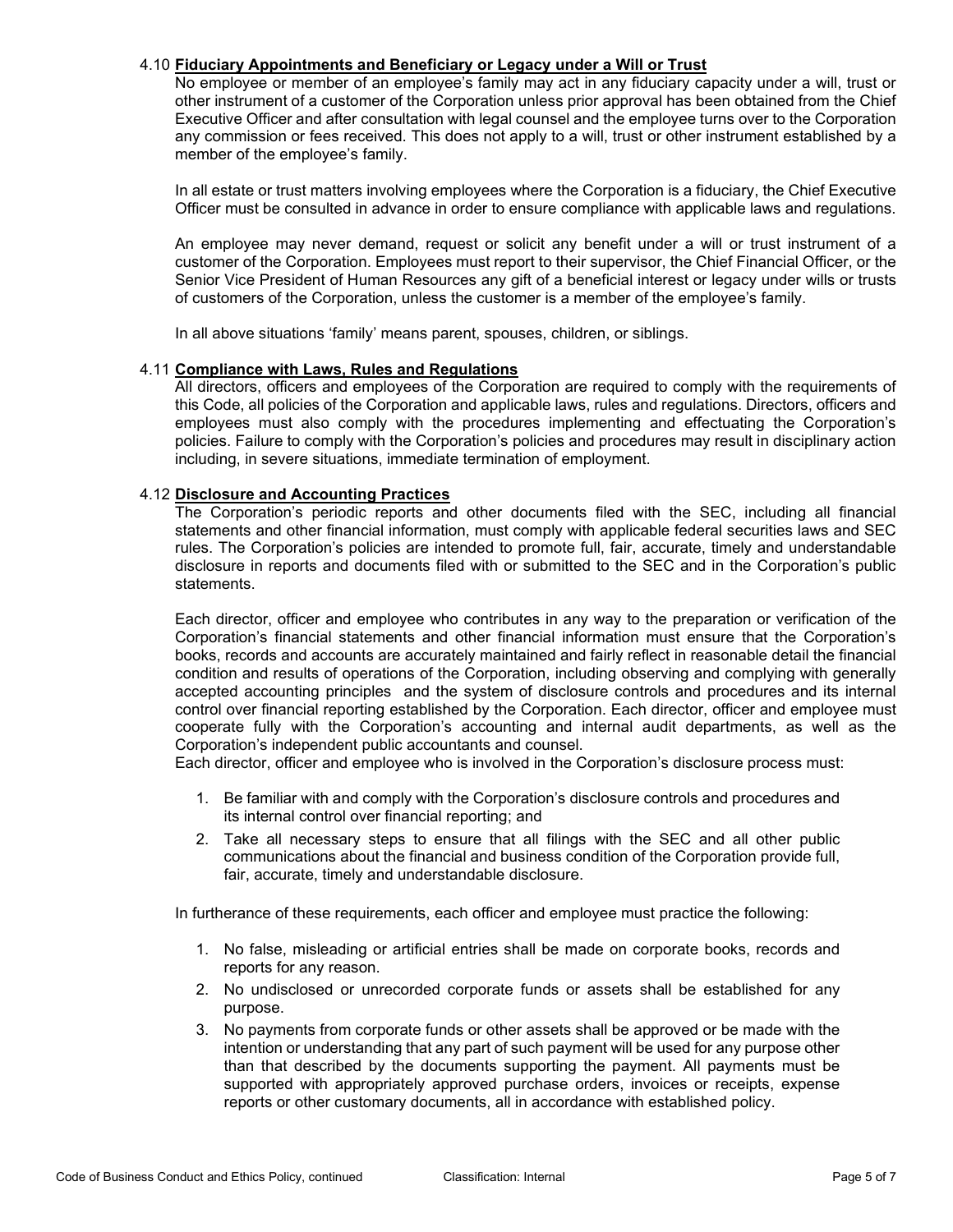Any person who has concerns about any accounting, internal accounting controls or audit matter should report such concern directly to the Chief Financial Officer or to the Audit Committee. The person may also anonymously contact the Lighthouse Services reporting hotline below.

## 4.13 **Human Rights**

Each director, officer, and employee of the Corporation shall treat the Corporation's employees, customers, vendors, and suppliers with dignity and respect and protect their human rights. Directors, officers, and employees must comply with the Corporation's policies on equal employment opportunity, equity, diversity and inclusion (EDI), non-discrimination, non-harassment, applicable labor and wage and hour laws, and safe and healthy workplace.

## **5.0 Responsibilities**

## 5.1 **Reporting and Investigation**

Any known or suspected violation of the Code, including actions or failures to act, must be promptly reported. This includes violations or possible violations involving you, another employee (including officers) or a director. Any violation of law, rule or regulation applicable to the Corporation and/or corporate policy is also a violation of this Code. Violations of the Code may result in disciplinary action including, in severe situations, immediate termination of employment.

Any known or suspected violation of the Code involving directors or executive officers should be reported to the Audit Committee Chair. Any concerns or complaints regarding questionable accounting, internal accounting controls or auditing matters should also be reported to the Audit Committee Chair.

Any known or suspected violation of the Code involving anyone other than a director or executive officer should be reported to the reporting person's supervisor, the Chief Financial Officer or the Senior Vice President of Human Resources.

In addition, reporting persons may report any known or suspected violation of the Code, including concerns regarding questionable accounting, internal accounting controls or auditing matters, by contacting the Lighthouse Services reporting hotline at:

- Website: [www.lighthouse-services.com/ccf](http://www.lighthouse-services.com/ccf)
- Toll-Free Telephone: English speaking USA and Canada: 844-420-0044 Spanish speaking USA and Canada: 800-216-1288
- E-mail: [reports@lighthouse-services.com](mailto:reports@lighthouse-services.com) (must include company name with report)
- Fax: (215) 689-3885 (must include company name with report)

All concerns or complaints will be promptly investigated, and appropriate action taken. After receiving a report of an alleged prohibited action, the Audit Committee, the relevant supervisor, the Chief Financial Officer or the Senior Vice President of Human Resources must promptly take all appropriate actions necessary to investigate. The Corporation will retain a record of all concerns and complaints, and the results of its investigations, for a minimum of five years.

Please provide sufficient information to allow us to properly investigate your concerns. All concerns or complaints may be made anonymously and will remain confidential. Information regarding the complaint may be shared in order to conduct a complete and comprehensive investigation of the allegations.

# 5.2 **Enforcement**

The Corporation must ensure prompt and consistent action against violations of this Code. If, after investigating a report of an alleged prohibited action by a director or executive officer, the Audit Committee determines that a violation of this Code has occurred, the Audit Committee will report such determination to the Board of Directors.

If, after investigating a report of an alleged prohibited action by any other person, the relevant supervisor, the Chief Financial Officer, or the Senior Vice President of Human Resources determines that a violation of this Code has occurred, the supervisor, the Chief Financial Officer or the Senior Vice President of Human Resources will report such determination to the Chief Executive Officer.